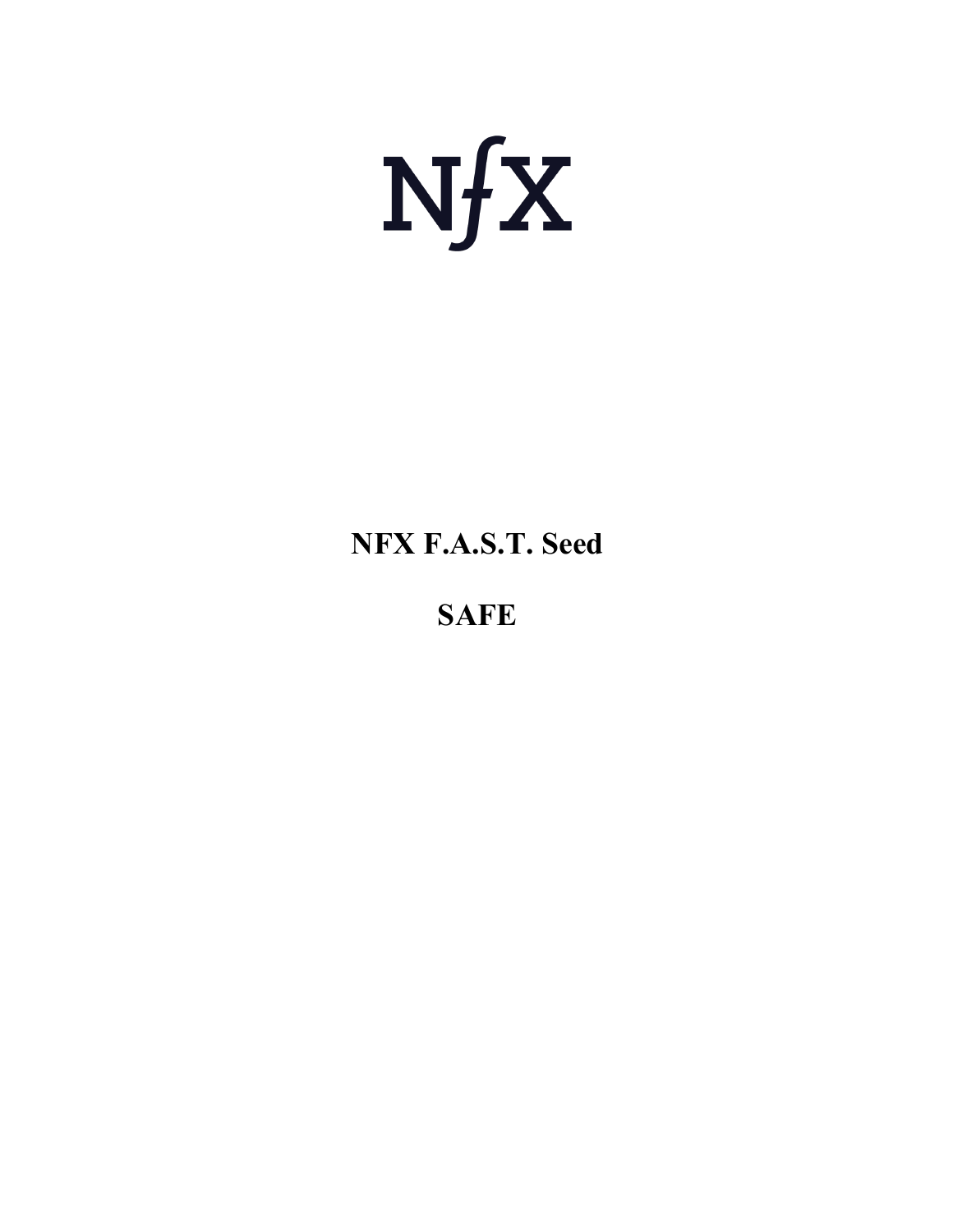THIS INSTRUMENT AND ANY SECURITIES ISSUABLE PURSUANT HERETO HAVE NOT BEEN REGISTERED UNDER THE SECURITIES ACT OF 1933, AS AMENDED (THE "**SECURITIES ACT**"), OR UNDER THE SECURITIES LAWS OF CERTAIN STATES. THESE SECURITIES MAY NOT BE OFFERED, SOLD OR OTHERWISE TRANSFERRED, PLEDGED OR HYPOTHECATED EXCEPT AS PERMITTED IN THIS SAFE AND UNDER THE ACT AND APPLICABLE STATE SECURITIES LAWS PURSUANT TO AN EFFECTIVE REGISTRATION STATEMENT OR AN EXEMPTION THEREFROM.

#### **[YOUR COMPANY, INC.]**

### **SAFE (Simple Agreement for Future Equity)**

THIS CERTIFIES THAT in exchange for the payment by NFX Capital Fund II, LP, a Delaware limited partnership (the "**Investor**"), of [\$1,000,000 or \$1,500,000 or \$2,000,000] (the "**Purchase Amount**") on or about May \_\_, 2020, [Your Company, Inc.], a [Delaware] corporation (the "**Company**"), issues to the Investor the right to certain shares of the Company's Capital Stock, subject to the terms described below.

The "**Post-Money Valuation Cap**" is [\$6,670,000 or \$10,000,000 or \$13,333,333]. See **Section 2** for certain additional defined terms.

# **1.** *Events*

(a) **Equity Financing**. If there is an Equity Financing before the termination of this Safe, on the initial closing of such Equity Financing, this Safe will automatically convert into the greater of: (1) the number of shares of Standard Preferred Stock equal to the Purchase Amount divided by the lowest price per share of the Standard Preferred Stock; or (2) the number of shares of Safe Preferred Stock equal to the Purchase Amount divided by the Safe Price.

In connection with the automatic conversion of this Safe into shares of Standard Preferred Stock or Safe Preferred Stock, the Investor will execute and deliver to the Company all of the transaction documents related to the Equity Financing; *provided,* that such documents (i) are the same documents to be entered into with the purchasers of Standard Preferred Stock, with appropriate variations for the Safe Preferred Stock if applicable, and (ii) have customary exceptions to any drag-along applicable to the Investor, including (without limitation) limited representations, warranties, liability and indemnification obligations for the Investor.

(b) **Liquidity Event**. If there is a Liquidity Event before the termination of this Safe, this Safe will automatically be entitled (subject to the liquidation priority set forth in Section 1(d) below) to receive a portion of Proceeds, due and payable to the Investor immediately prior to, or concurrent with, the consummation of such Liquidity Event, equal to the greater of (i) the Purchase Amount (the "**Cash-Out Amount**") or (ii) the amount payable on the number of shares of Common Stock equal to the Purchase Amount divided by the Liquidity Price (the "**Conversion Amount**"). If any of the Company's securityholders are given a choice as to the form and amount of Proceeds to be received in a Liquidity Event, the Investor will be given the same choice, *provided* that the Investor may not choose to receive a form of consideration that the Investor would be ineligible to receive as a result of the Investor's failure to satisfy any requirement or limitation generally applicable to the Company's securityholders, or under any applicable laws.

Notwithstanding the foregoing, in connection with a Change of Control intended to qualify as a tax-free reorganization, the Company may reduce the cash portion of Proceeds payable to the Investor by the amount determined by its board of directors in good faith for such Change of Control to qualify as a tax-free reorganization for U.S. federal income tax purposes, provided that such reduction (A) does not reduce the total Proceeds payable to such Investor and (B) is applied in the same manner and on a pro rata basis to all securityholders who have equal priority to the Investor under Section 1(d).

(c) **Dissolution Event**. If there is a Dissolution Event before the termination of this Safe, the Investor will automatically be entitled (subject to the liquidation priority set forth in Section 1(d) below) to receive a portion of Proceeds equal to the Cash-Out Amount, due and payable to the Investor immediately prior to the consummation of the Dissolution Event.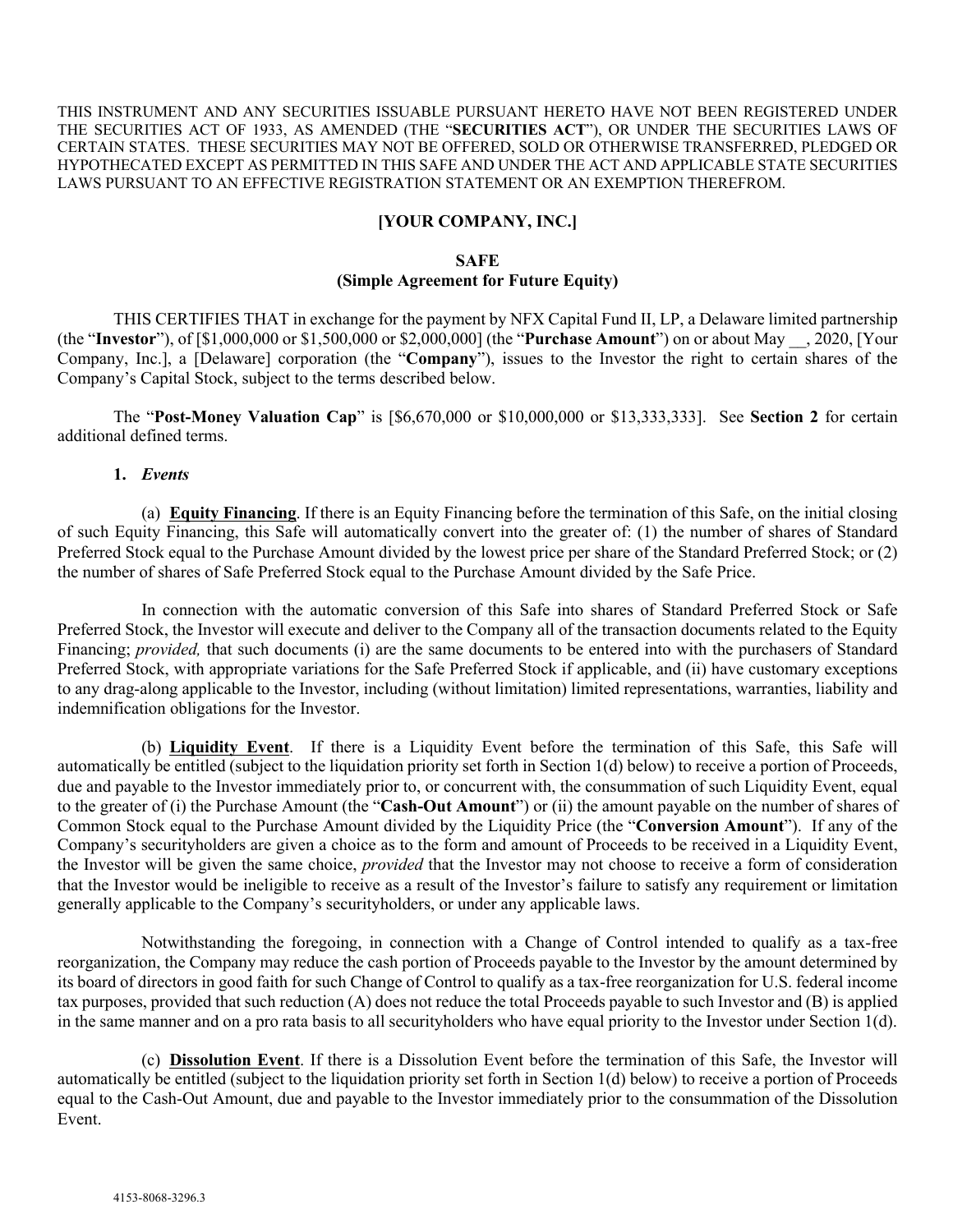(d) **Liquidation Priority**. In a Liquidity Event or Dissolution Event, this Safe is intended to operate like standard non-participating Preferred Stock. The Investor's right to receive its Cash-Out Amount is:

Junior to payment of outstanding indebtedness and creditor claims, including contractual claims for payment and convertible promissory notes (to the extent such convertible promissory notes are not actually or notionally converted into Capital Stock);

(ii) On par with payments for other Safes and/or Preferred Stock, and if the applicable Proceeds are insufficient to permit full payments to the Investor and such other Safes and/or Preferred Stock, the applicable Proceeds will be distributed pro rata to the Investor and such other Safes and/or Preferred Stock in proportion to the full payments that would otherwise be due; and

(iii) Senior to payments for Common Stock.

The Investor's right to receive its Conversion Amount is (A) on par with payments for Common Stock and other Safes and/or Preferred Stock who are also receiving Conversion Amounts or Proceeds on a similar as-converted to Common Stock basis, and (B) junior to payments described in clauses (i) and (ii) above (in the latter case, to the extent such payments are Cash-Out Amounts or similar liquidation preferences).

(e) **Termination**. This Safe will automatically terminate (without relieving the Company of any obligations arising from a prior breach of or non-compliance with this Safe) immediately following the earliest to occur of: (i) the issuance of Capital Stock to the Investor pursuant to the automatic conversion of this Safe under Section 1(a); or (ii) the payment, or setting aside for payment, of amounts due the Investor pursuant to Section 1(b) or Section 1(c).

# **2.** *Definitions*

"**Capital Stock**" means the capital stock of the Company, including, without limitation, the "**Common Stock**" and the "**Preferred Stock**."

"**Change of Control**" means (i) a transaction or series of related transactions in which any "person" or "group" (within the meaning of Section 13(d) and 14(d) of the Securities Exchange Act of 1934, as amended), becomes the "beneficial owner" (as defined in Rule 13d-3 under the Securities Exchange Act of 1934, as amended), directly or indirectly, of more than 50% of the outstanding voting securities of the Company having the right to vote for the election of members of the Company's board of directors, (ii) any reorganization, merger or consolidation of the Company, other than a transaction or series of related transactions in which the holders of the voting securities of the Company outstanding immediately prior to such transaction or series of related transactions retain, immediately after such transaction or series of related transactions, at least a majority of the total voting power represented by the outstanding voting securities of the Company or such other surviving or resulting entity or (iii) a sale, lease or other disposition of all or substantially all of the assets of the Company.

"**Company Capitalization**" is calculated as of immediately prior to the Equity Financing and (without doublecounting, in each case calculated on an as-converted to Common Stock basis):

- Includes all shares of Capital Stock issued and outstanding;
- Includes all Converting Securities;
- Includes all (i) issued and outstanding Options and (ii) Promised Options; and
- Includes the Unissued Option Pool, except that any increase to the Unissued Option Pool in connection with the Equity Financing shall only be included to the extent that the number of Promised Options exceeds the Unissued Option Pool prior to such increase.

"**Converting Securities**" includes this Safe and other convertible securities issued by the Company, including but not limited to: (i) other Safes; (ii) convertible promissory notes and other convertible debt instruments; and (iii) convertible securities that have the right to convert into shares of Capital Stock.

"**Direct Listing**" means the Company's initial listing of its Common Stock (other than shares of Common Stock not eligible for resale under Rule 144 under the Securities Act) on a national securities exchange by means of an effective registration statement on Form S-1 filed by the Company with the SEC that registers shares of existing capital stock of the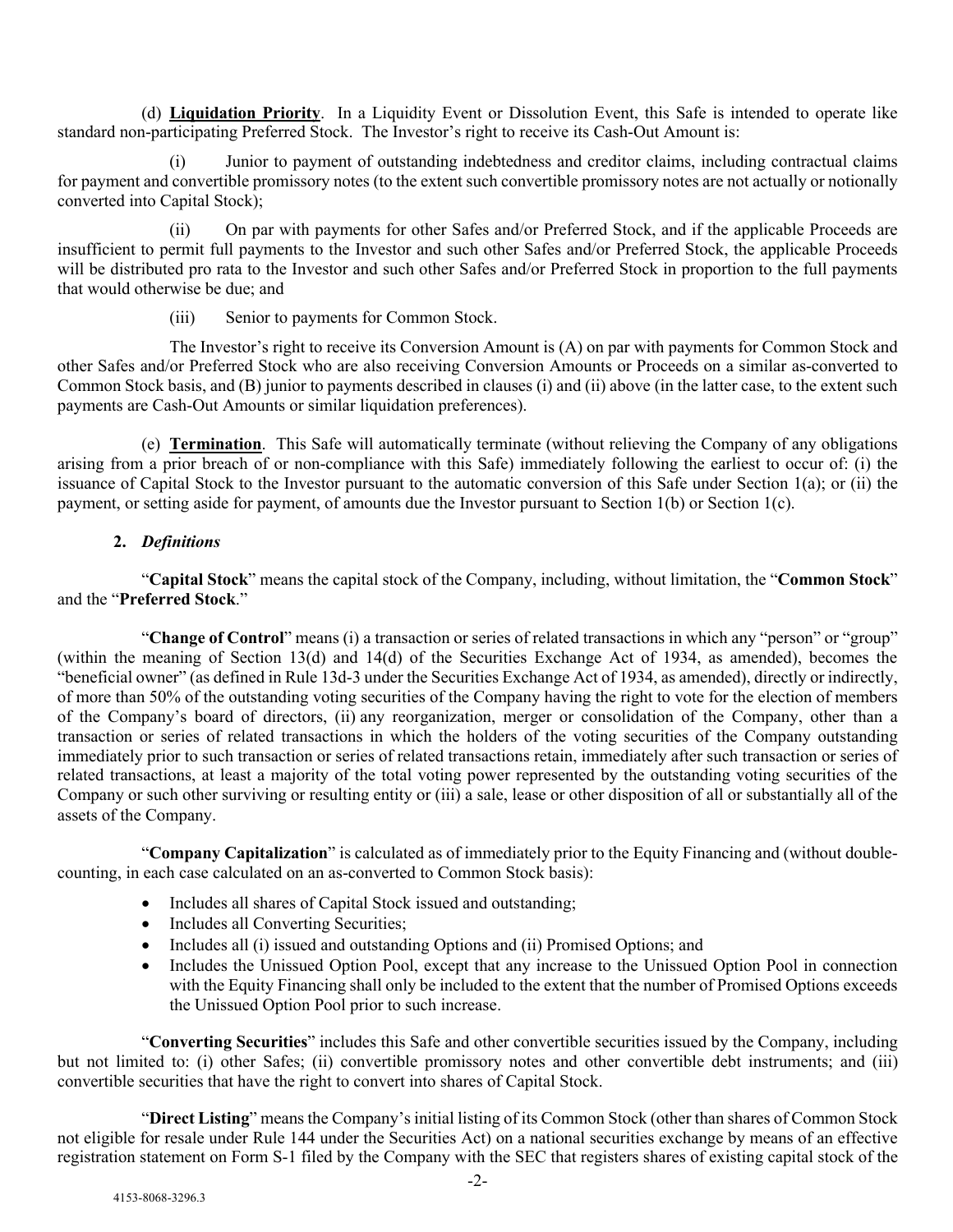Company for resale, as approved by the Company's board of directors. For the avoidance of doubt, a Direct Listing shall not be deemed to be an underwritten offering and shall not involve any underwriting services.

"**Dissolution Event**" means (i) a voluntary termination of operations, (ii) a general assignment for the benefit of the Company's creditors or (iii) any other liquidation, dissolution or winding up of the Company (**excluding** a Liquidity Event), whether voluntary or involuntary.

"**Dividend Amount**" means, with respect to any date on which the Company pays a dividend on its outstanding Common Stock, the amount of such dividend that is paid per share of Common Stock multiplied by (x) the Purchase Amount divided by (y) the Liquidity Price (treating the dividend date as a Liquidity Event solely for purposes of calculating such Liquidity Price).

"**Equity Financing**" means a bona fide transaction or series of transactions with the principal purpose of raising capital, pursuant to which the Company issues and sells Preferred Stock at a fixed valuation, including but not limited to, a pre-money or post-money valuation.

"**Initial Public Offering**" means the closing of the Company's first firm commitment underwritten initial public offering of Common Stock pursuant to a registration statement filed under the Securities Act.

"**Liquidity Capitalization**" is calculated as of immediately prior to the Liquidity Event, and (without doublecounting, in each case calculated on an as-converted to Common Stock basis):

- Includes all shares of Capital Stock issued and outstanding;
- Includes all (i) issued and outstanding Options and (ii) to the extent receiving Proceeds, Promised Options;
- Includes all Converting Securities, **other than** any Safes and other convertible securities (including without limitation shares of Preferred Stock) where the holders of such securities are receiving Cash-Out Amounts or similar liquidation preference payments in lieu of Conversion Amounts or similar "as-converted" payments; and
- Excludes the Unissued Option Pool.

"**Liquidity Event**" means a Change of Control, a Direct Listing or an Initial Public Offering.

"**Liquidity Price**" means the price per share equal to the Post-Money Valuation Cap divided by the Liquidity Capitalization.

"**Options**" includes options, restricted stock awards or purchases, RSUs, SARs, warrants or similar securities, vested or unvested.

"**Proceeds**" means cash and other assets (including without limitation stock consideration) that are proceeds from the Liquidity Event or the Dissolution Event, as applicable, and legally available for distribution.

"**Promised Options**" means promised but ungranted Options that are the greater of those (i) promised pursuant to agreements or understandings made prior to the Equity Financing or Liquidity Event, as applicable, (ii) in the case of an Equity Financing, treated as outstanding Options in the calculation of the Standard Preferred Stock's price per share, or (iii) in the case of a Liquidity Event, treated as outstanding Options in the calculation of the distribution of the Proceeds.

"**Safe**" means an instrument containing a future right to shares of Capital Stock, similar in form and content to this instrument, purchased by investors for the purpose of funding the Company's business operations. References to "this Safe" mean this specific instrument.

"**Safe Preferred Stock**" means the shares of the series of Preferred Stock issued to the Investor in an Equity Financing, having the identical rights, privileges, preferences and restrictions as the shares of Standard Preferred Stock, other than with respect to: (i) the per share liquidation preference and the initial conversion price for purposes of price-based anti-dilution protection, which will equal the Safe Price; and (ii) the basis for any dividend rights, which will be based on the Safe Price.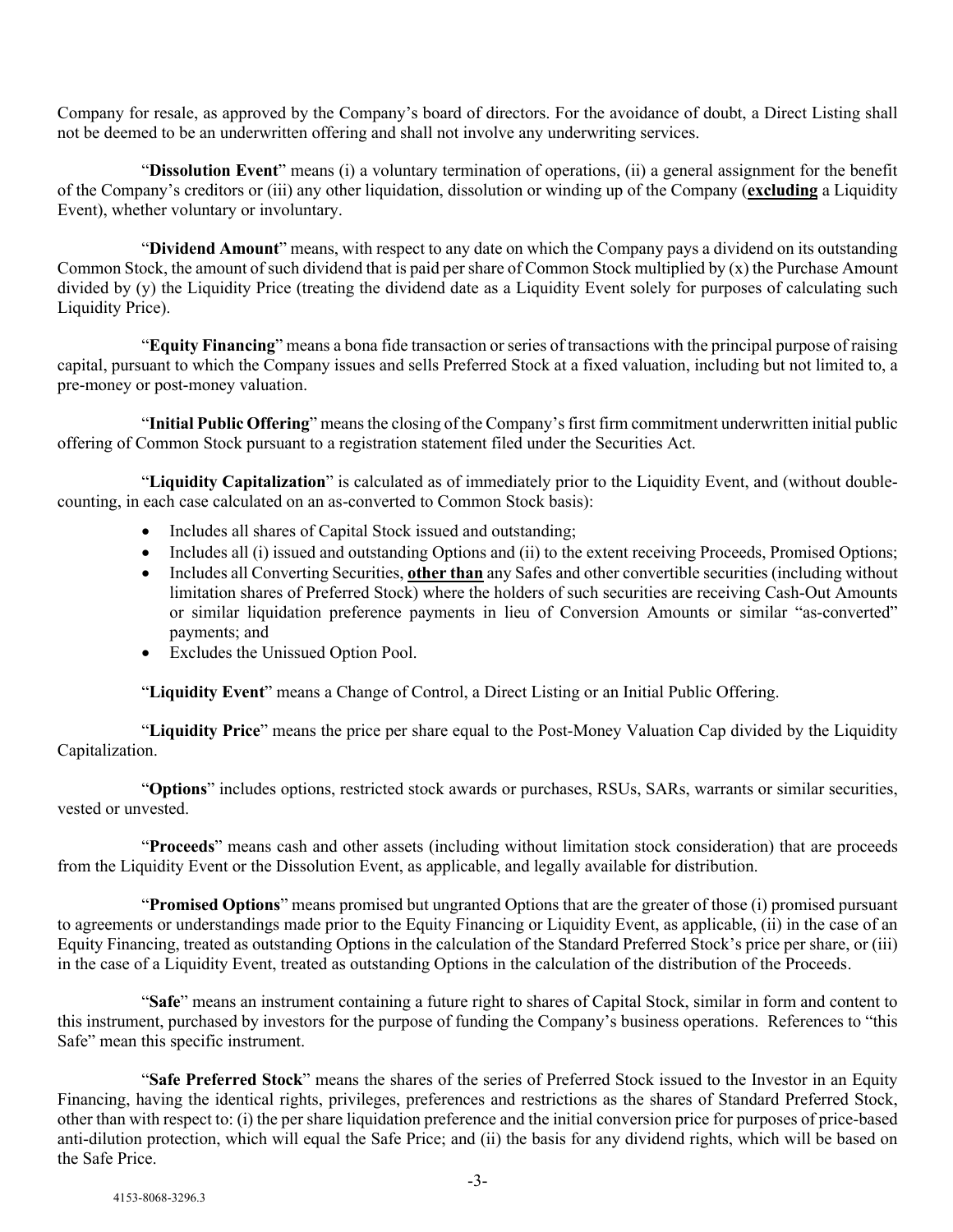"**Safe Price**" means the price per share equal to the Post-Money Valuation Cap divided by the Company Capitalization.

"S**tandard Preferred Stock**" means the shares of the series of Preferred Stock issued to the investors investing new money in the Company in connection with the initial closing of the Equity Financing.

"**Unissued Option Pool**" means all shares of Capital Stock that are reserved, available for future grant and not subject to any outstanding Options or Promised Options (but in the case of a Liquidity Event, only to the extent Proceeds are payable on such Promised Options) under any equity incentive or similar Company plan.

#### **3.** *Company Representations*

(a) The Company is a corporation duly organized, validly existing and in good standing under the laws of its state of incorporation, and has the power and authority to own, lease and operate its properties and carry on its business as now conducted.

(b) The execution, delivery and performance by the Company of this Safe is within the power of the Company and has been duly authorized by all necessary actions on the part of the Company (subject to section  $3(d)$ ). This Safe constitutes a legal, valid and binding obligation of the Company, enforceable against the Company in accordance with its terms, except as limited by bankruptcy, insolvency or other laws of general application relating to or affecting the enforcement of creditors' rights generally and general principles of equity. To its knowledge, the Company is not in violation of (i) its current certificate of incorporation or bylaws, (ii) any material statute, rule or regulation applicable to the Company or (iii) any material debt or contract to which the Company is a party or by which it is bound, where, in each case, such violation or default, individually, or together with all such violations or defaults, could reasonably be expected to have a material adverse effect on the Company.

(c) The performance and consummation of the transactions contemplated by this Safe do not and will not: (i) violate any material judgment, statute, rule or regulation applicable to the Company; (ii) result in the acceleration of any material debt or contract to which the Company is a party or by which it is bound; or (iii) result in the creation or imposition of any lien on any property, asset or revenue of the Company or the suspension, forfeiture, or nonrenewal of any material permit, license or authorization applicable to the Company, its business or operations.

(d) No consents or approvals are required in connection with the performance of this Safe, other than: (i) the Company's corporate approvals; (ii) any qualifications or filings under applicable securities laws; and (iii) necessary corporate approvals for the authorization of Capital Stock issuable pursuant to Section 1.

(e) To its knowledge, the Company owns or possesses (or can obtain on commercially reasonable terms) sufficient legal rights to all patents, trademarks, service marks, trade names, copyrights, trade secrets, licenses, information, processes and other intellectual property rights necessary for its business as now conducted and as currently proposed to be conducted, without any conflict with, or infringement of the rights of, others.

(f) Schedule 3(f) attached hereto sets forth the fully diluted capitalization table of the Company assuming conversion of this Safe at the Safe Price.

 $(g)$  Except as set forth in Schedule 3(g), there are no agreements or transactions between the Company and any officer, director or stockholder of the Company or any entity in which any of the foregoing has a material interest, other than standard employee benefits generally made available to all employees, standard director and officer indemnification agreements approved by the Company's board of directors, and the purchase of shares of the Capital Stock and the issuance of options to purchase shares of Common Stock.

(h) Except as set forth in Schedule 3(h), the Company has not incurred any material liabilities or obligations, contingent or otherwise.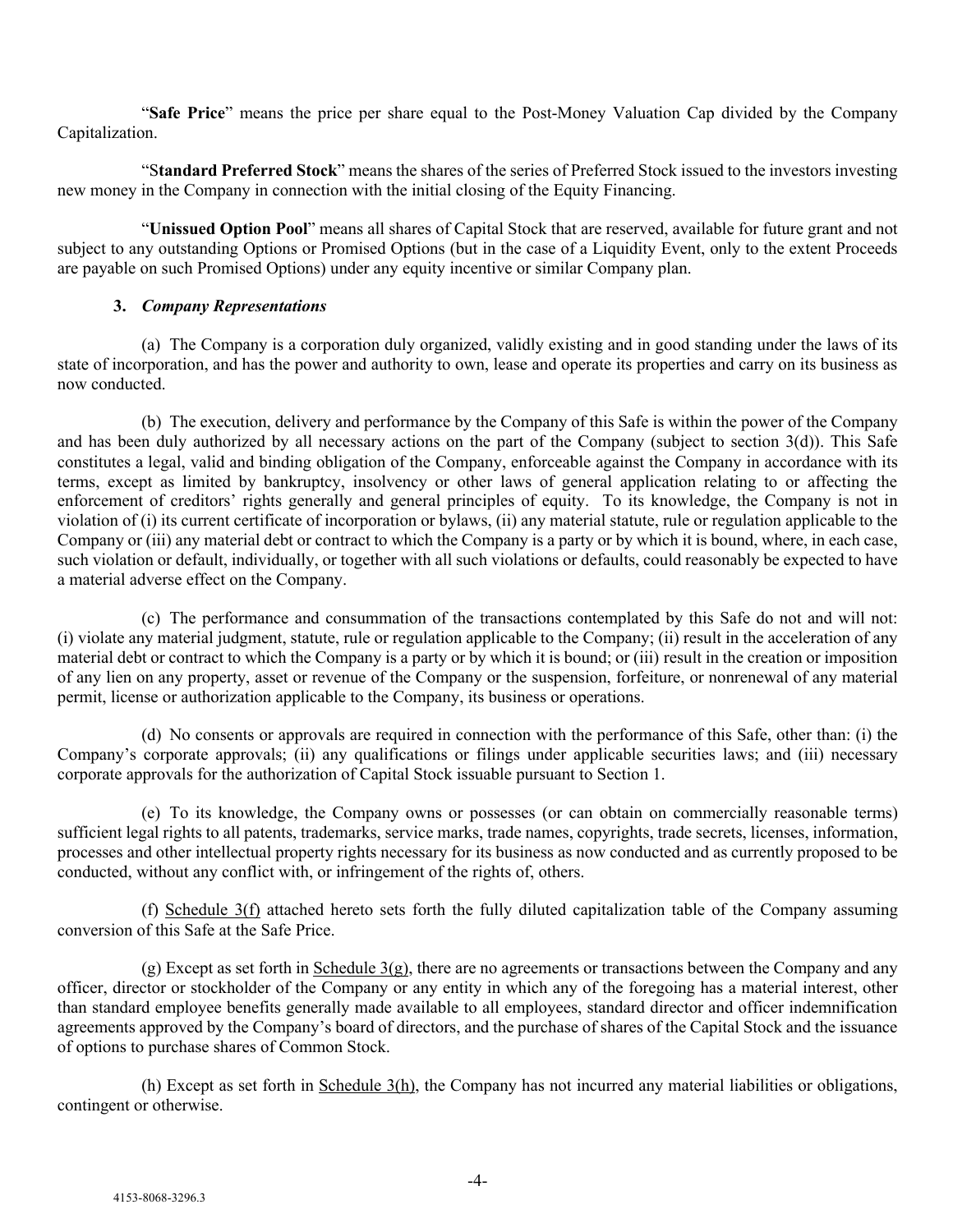#### **4.** *Investor Representations*

(a) The Investor has full legal capacity, power and authority to execute and deliver this Safe and to perform its obligations hereunder. This Safe constitutes valid and binding obligation of the Investor, enforceable in accordance with its terms, except as limited by bankruptcy, insolvency or other laws of general application relating to or affecting the enforcement of creditors' rights generally and general principles of equity.

(b) The Investor is an accredited investor as such term is defined in Rule 501 of Regulation D under the Securities Act, and acknowledges and agrees that if not an accredited investor at the time of an Equity Financing, the Company may void this Safe and return the Purchase Amount. The Investor has been advised that this Safe and the underlying securities have not been registered under the Securities Act, or any state securities laws and, therefore, cannot be resold unless they are registered under the Securities Act and applicable state securities laws or unless an exemption from such registration requirements is available. The Investor is purchasing this Safe and the securities to be acquired by the Investor hereunder for its own account for investment, not as a nominee or agent, and not with a view to, or for resale in connection with, the distribution thereof, and the Investor has no present intention of selling, granting any participation in, or otherwise distributing the same. The Investor has such knowledge and experience in financial and business matters that the Investor is capable of evaluating the merits and risks of such investment, is able to incur a complete loss of such investment without impairing the Investor's financial condition and is able to bear the economic risk of such investment for an indefinite period of time.

#### **5.** *Miscellaneous*

(a) Any provision of this Safe may be amended, waived or modified by written consent of the Company and either (i) the Investor or (ii) the majority-in-interest of all then-outstanding Safes with the same "Post-Money Valuation Cap" and "Discount Rate" as this Safe (and Safes lacking one or both of such terms will be considered to be the same with respect to such term(s)), *provided that* with respect to clause (ii): (A) the Purchase Amount may not be amended, waived or modified in this manner, (B) the consent of the Investor and each holder of such Safes must be solicited (even if not obtained), and (C) such amendment, waiver or modification treats all such holders in the same manner. "Majority-ininterest" refers to the holders of the applicable group of Safes whose Safes have a total Purchase Amount greater than 50% of the total Purchase Amount of all of such applicable group of Safes.

(b) Any notice required or permitted by this Safe will be deemed sufficient when delivered personally or by overnight courier or sent by email to the relevant address listed on the signature page, or 48 hours after being deposited in the U.S. mail as certified or registered mail with postage prepaid, addressed to the party to be notified at such party's address listed on the signature page, as subsequently modified by written notice.

(c) The Investor is not entitled, as a holder of this Safe, to vote or be deemed a holder of Capital Stock for any purpose other than tax purposes, nor will anything in this Safe be construed to confer on the Investor, as such, any rights of a Company stockholder or rights to vote for the election of directors or on any matter submitted to Company stockholders, or to give or withhold consent to any corporate action or to receive notice of meetings, until shares have been issued on the terms described in Section 1. However, if the Company pays a dividend on outstanding shares of Common Stock (that is not payable in shares of Common Stock) while this Safe is outstanding, the Company will pay the Dividend Amount to the Investor at the same time.

(d) Neither this Safe nor the rights in this Safe are transferable or assignable, by operation of law or otherwise, by either party without the prior written consent of the other; *provided, however*, that this Safe and/or its rights may be assigned without the Company's consent by the Investor to any other entity who directly or indirectly, controls, is controlled by or is under common control with the Investor, including, without limitation, any general partner, managing member, officer or director of the Investor, or any venture capital fund now or hereafter existing which is controlled by one or more general partners or managing members of, or shares the same management company with, the Investor; and *provided, further*, that the Company may assign this Safe in whole, without the consent of the Investor, in connection with a reincorporation to change the Company's domicile.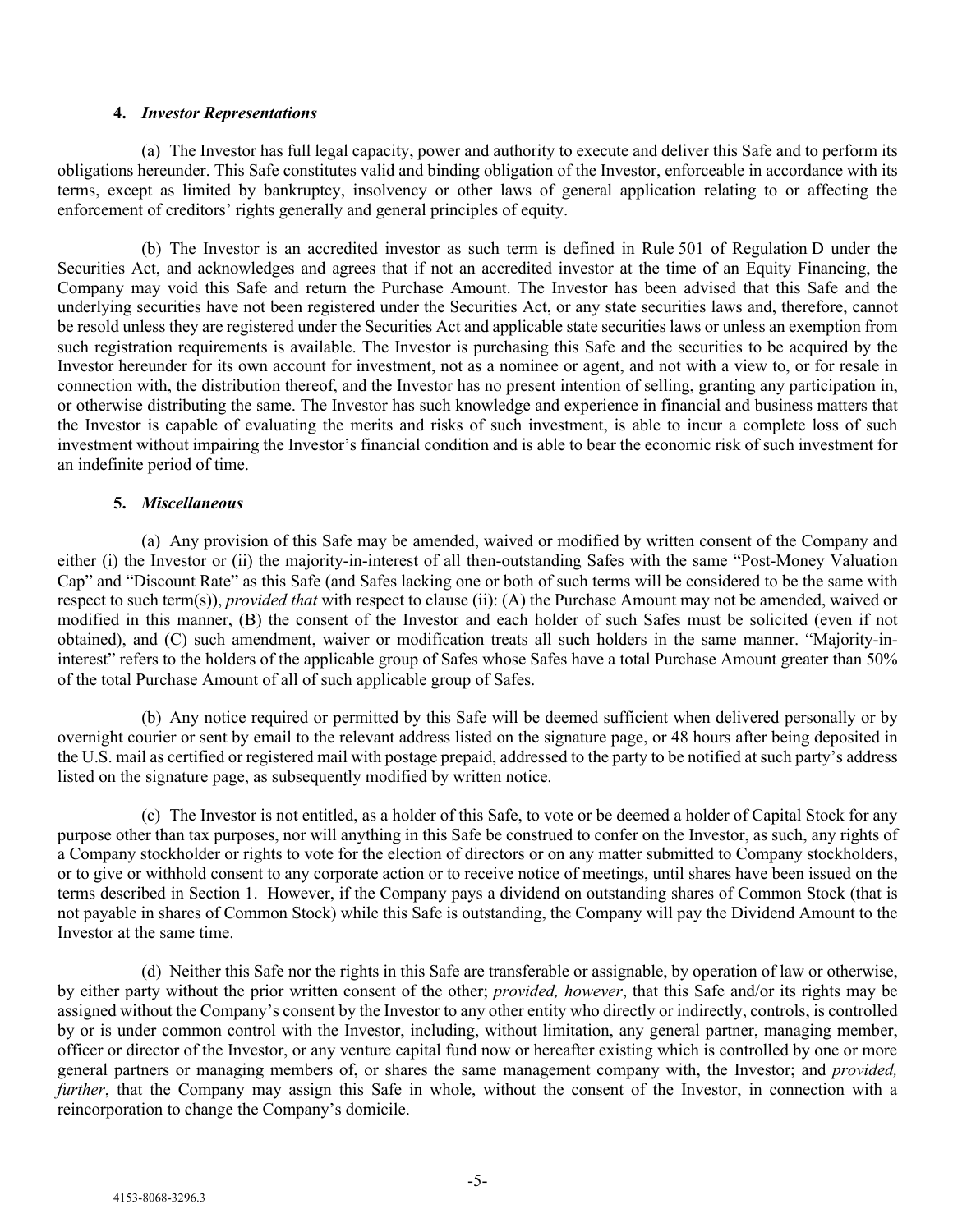(e) In the event any one or more of the provisions of this Safe is for any reason held to be invalid, illegal or unenforceable, in whole or in part or in any respect, or in the event that any one or more of the provisions of this Safe operate or would prospectively operate to invalidate this Safe, then and in any such event, such provision(s) only will be deemed null and void and will not affect any other provision of this Safe and the remaining provisions of this Safe will remain operative and in full force and effect and will not be affected, prejudiced, or disturbed thereby.

(f) All rights and obligations hereunder will be governed by the laws of the State of Delaware, without regard to the conflicts of law provisions of such jurisdiction.

(g) The parties acknowledge and agree that for United States federal and state income tax purposes this Safe is, and at all times has been, intended to be characterized as stock, and more particularly as common stock for purposes of Sections 304, 305, 306, 354, 368, 1036 and 1202 of the Internal Revenue Code of 1986, as amended. Accordingly, the parties agree to treat this Safe consistent with the foregoing intent for all United States federal and state income tax purposes (including, without limitation, on their respective tax returns or other informational statements).

(*Signature page follows*)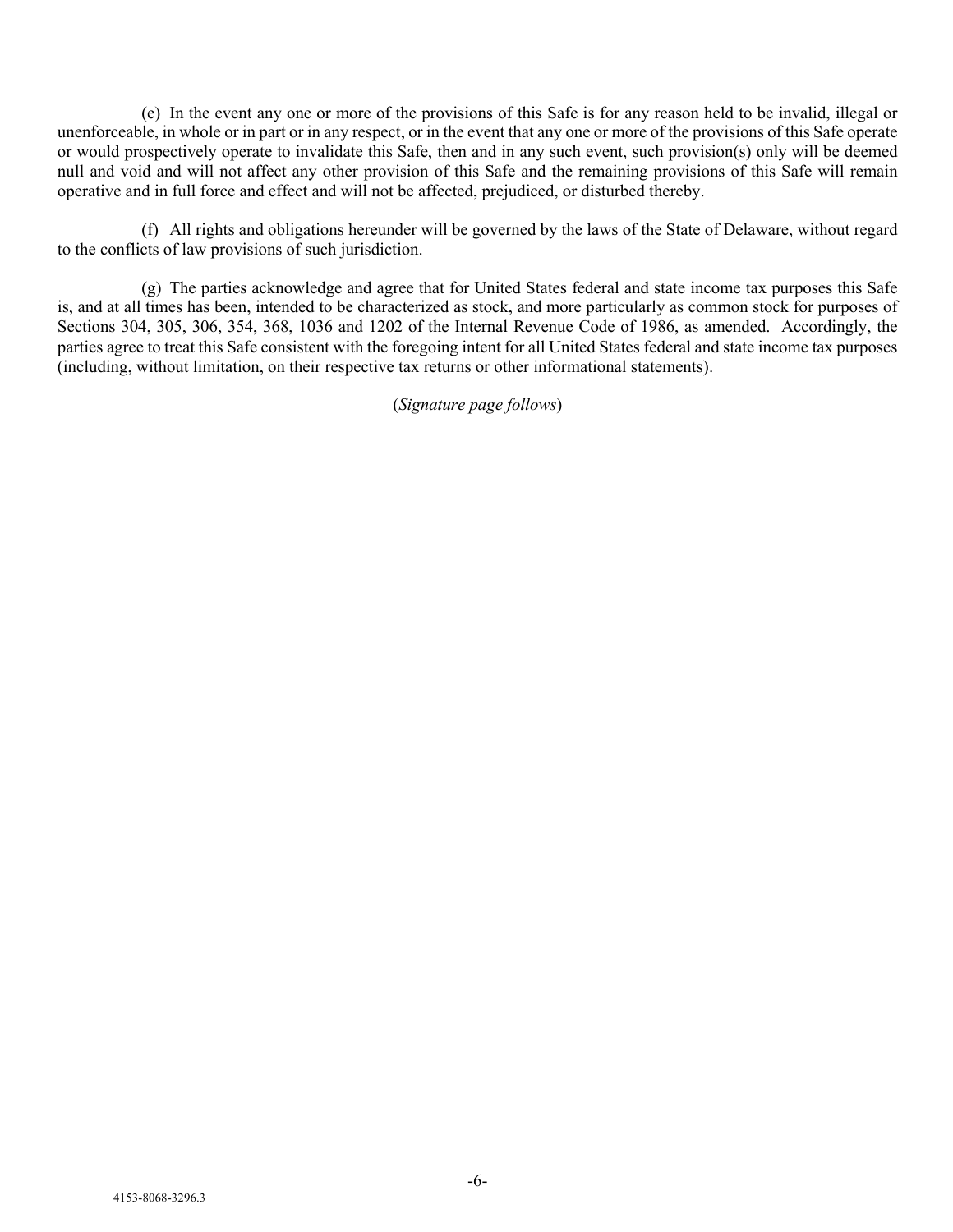IN WITNESS WHEREOF, the undersigned have caused this Safe to be duly executed and delivered.

#### **COMPANY:**

#### **YOUR COMPANY, INC.**

| By:        |  |
|------------|--|
| Name:      |  |
| Title: CEO |  |

Address: No. 1998. The Contract of the Contract of the Contract of the Contract of the Contract of the Contract of the Contract of the Contract of the Contract of the Contract of the Contract of the Contract of the Contrac

Email:

## **INVESTOR:**

#### **NFX CAPITAL FUND II, LP** By: NFX Capital Fund II GP, LLC,

its General Partner

By:  $\qquad \qquad$ 

Name:

Title: Managing Partner

Address: 140 2nd Street, Suite 500 San Francisco, CA 94105

Email: \_\_\_\_\_\_\_\_\_\_\_\_\_\_\_\_\_\_\_\_\_\_\_\_\_\_\_\_\_\_\_\_\_\_\_\_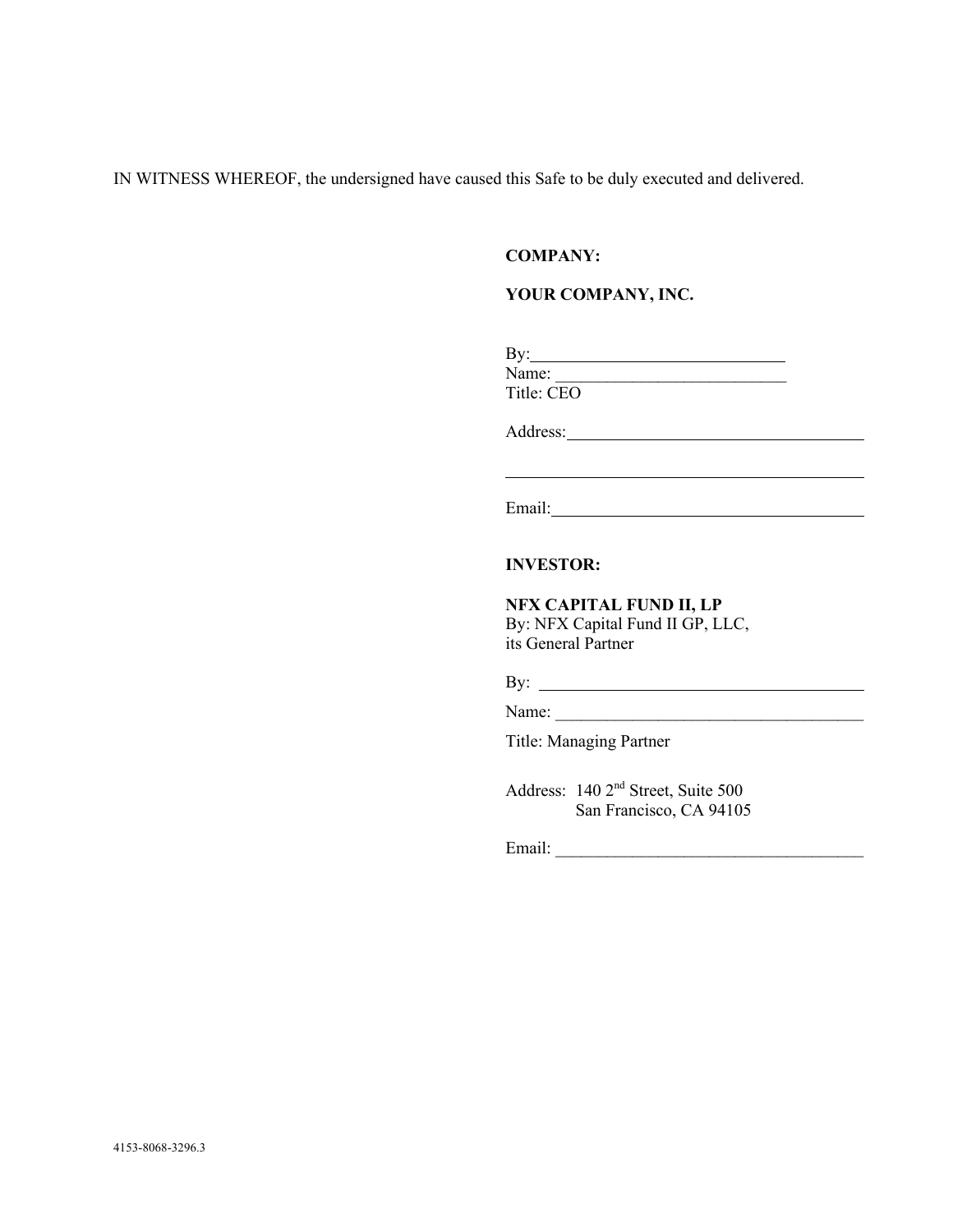Schedule 3(f)

Capitalization Table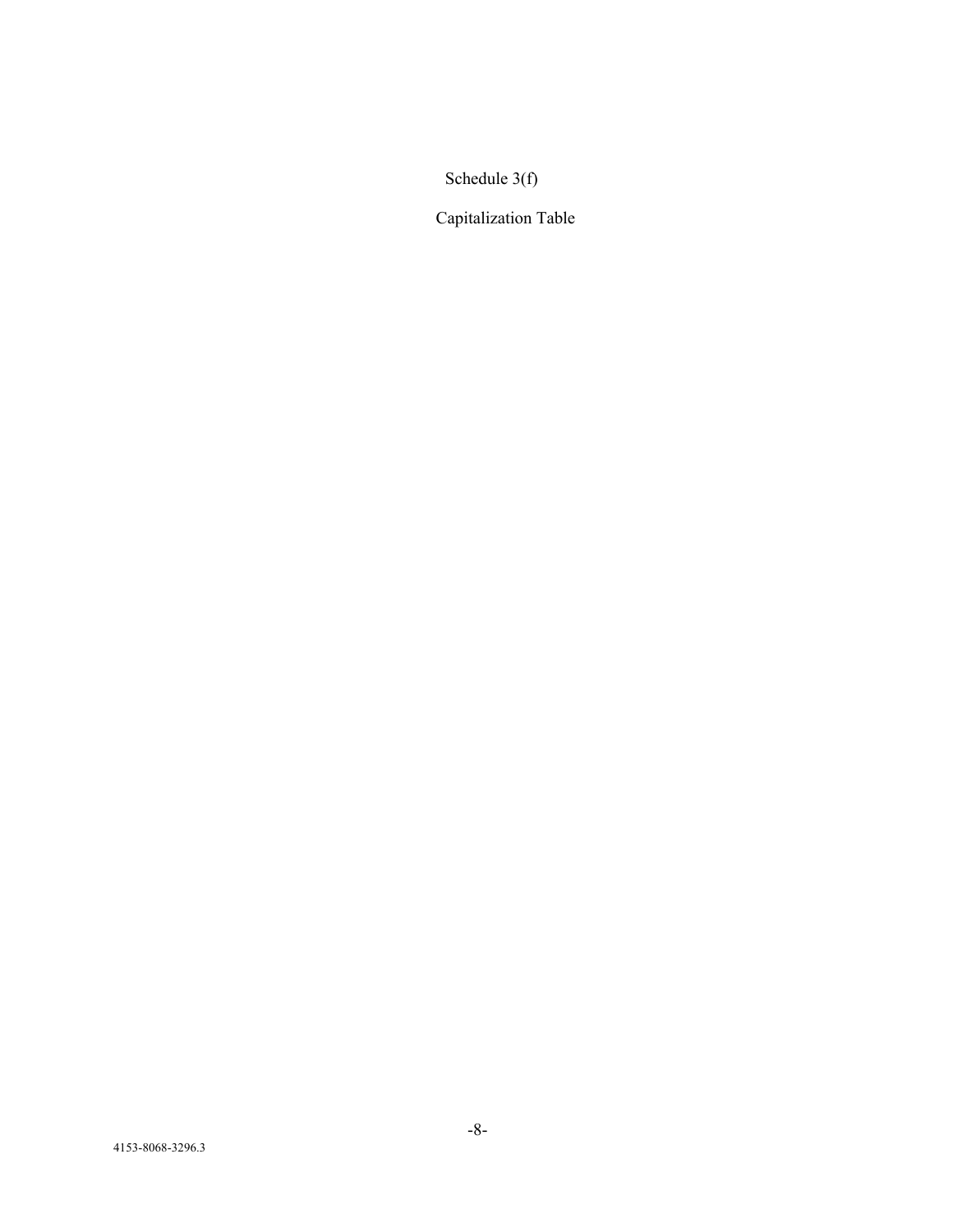

# **NFX F.A.S.T. Seed**

**Side Letter**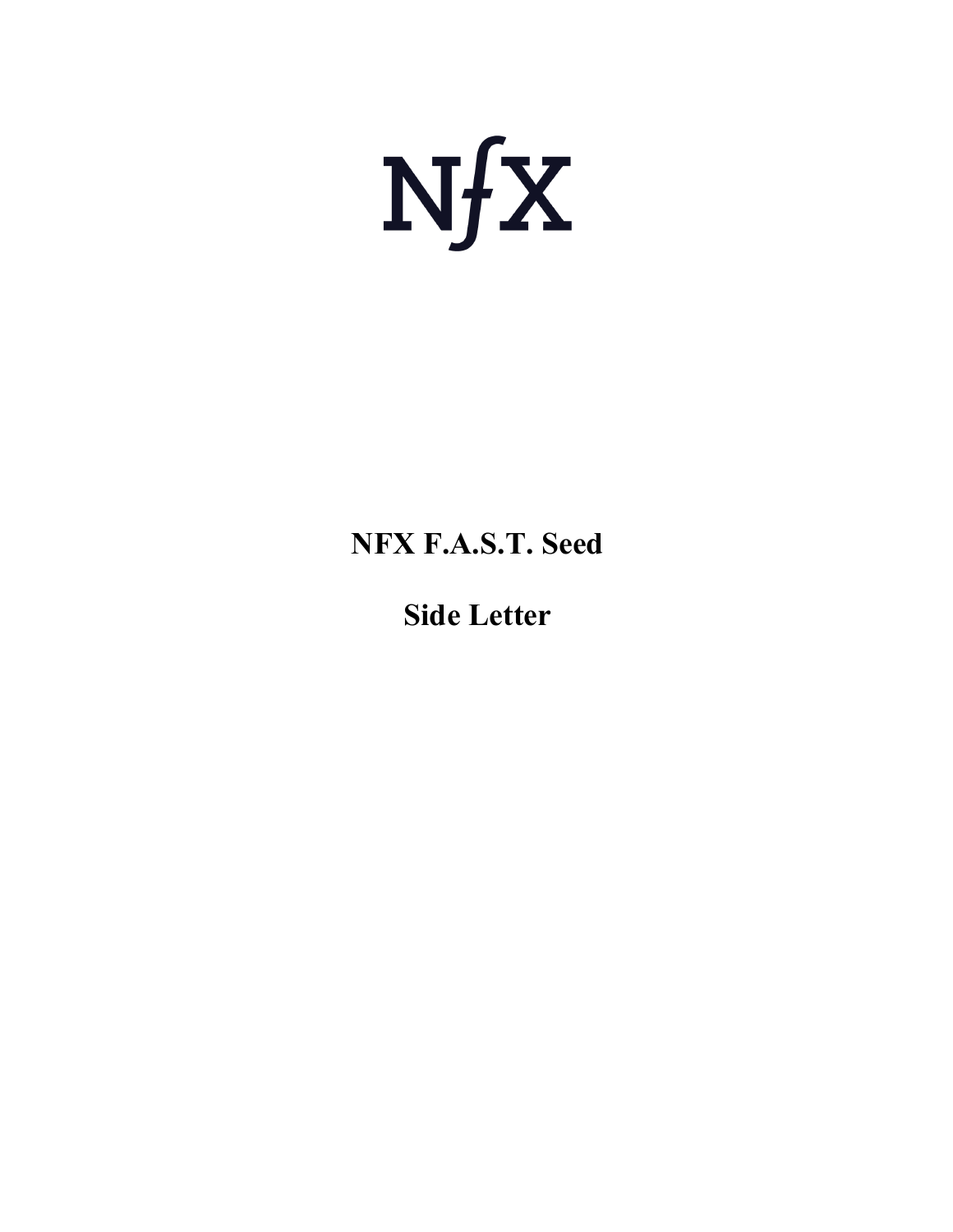### **[YOUR COMPANY, INC.]**

## **NFX CAPITAL FUND II, LP**

#### **Re: Management and Participation Rights**

All:

This letter will confirm our agreement that pursuant to and effective as of your purchase of a Simple Agreement for Future Equity in the purchase amount of [\$1,000,000 or \$1,500,000 or \$2,000,000] (the "SAFE") from [Your Company, Inc.], a Delaware corporation (the "Company"), NFX Capital Fund II, LP, a Delaware limited partnership (the "Investor"), shall be entitled to the following contractual rights (capitalized terms used but not defined herein shall have the meanings ascribed thereto in the SAFE):

### 1. Right of First Offer.

(a) The Company will offer the Investor the right of first offer to purchase Investor's Pro Rata Amount of the total number of securities issued by the Company in every Bona Fide Financing after the date hereof (including any shares issued in connection with such Bona Fide Financing upon the conversion of any convertible securities issued after the date hereof, but excluding any shares of capital stock issued upon the conversion of the SAFE or upon the conversion of any convertible securities issued prior to the date hereof) at the same price and other economic terms as other purchasers of such securities, and the Investor may elect to purchase all or some portion of such Pro Rata Amount, as the Investor shall determine in the Investor's sole discretion (such right, the "Right of First Offer"). The Investor's "Pro Rata Amount" with respect to the Right of First Offer equals the proportion that (i) the Company's Common Stock then held by the Investor (including all shares of Common Stock then issuable (directly or indirectly) upon conversion and/or exercise, as applicable, of convertible securities, rights, options and warrants of the Company then held by the Investor, including, without limitation, upon conversion of the SAFE at the Post-Money Valuation Cap (as defined in the SAFE)) bears to (ii) the sum of the total Common Stock of the Company then outstanding (assuming full conversion and/or exercise, as applicable, of all outstanding convertible securities, rights, options and warrants of the Company). "Bona Fide Financing" means a bona fide transaction or series of related transactions with the principal purpose of raising capital, pursuant to which the Company issues and sells securities of the Company, including convertible securities.

(b) The Company shall cause the transaction documents to be executed by the Investor in connection with the conversion of the SAFE upon an Equity Financing (as defined in the SAFE) (such transaction documents, the "Equity Financing Documents") to include a right of first offer in favor of the Investor which shall be on the same terms as the lead investor in such Equity Financing, and shall designate the Investor as a "Major Investor" to the extent such status is provided for in the Equity Financing Documents. The Right of First Offer set forth in this letter shall terminate upon the Investor's execution of the Equity Financing Documents.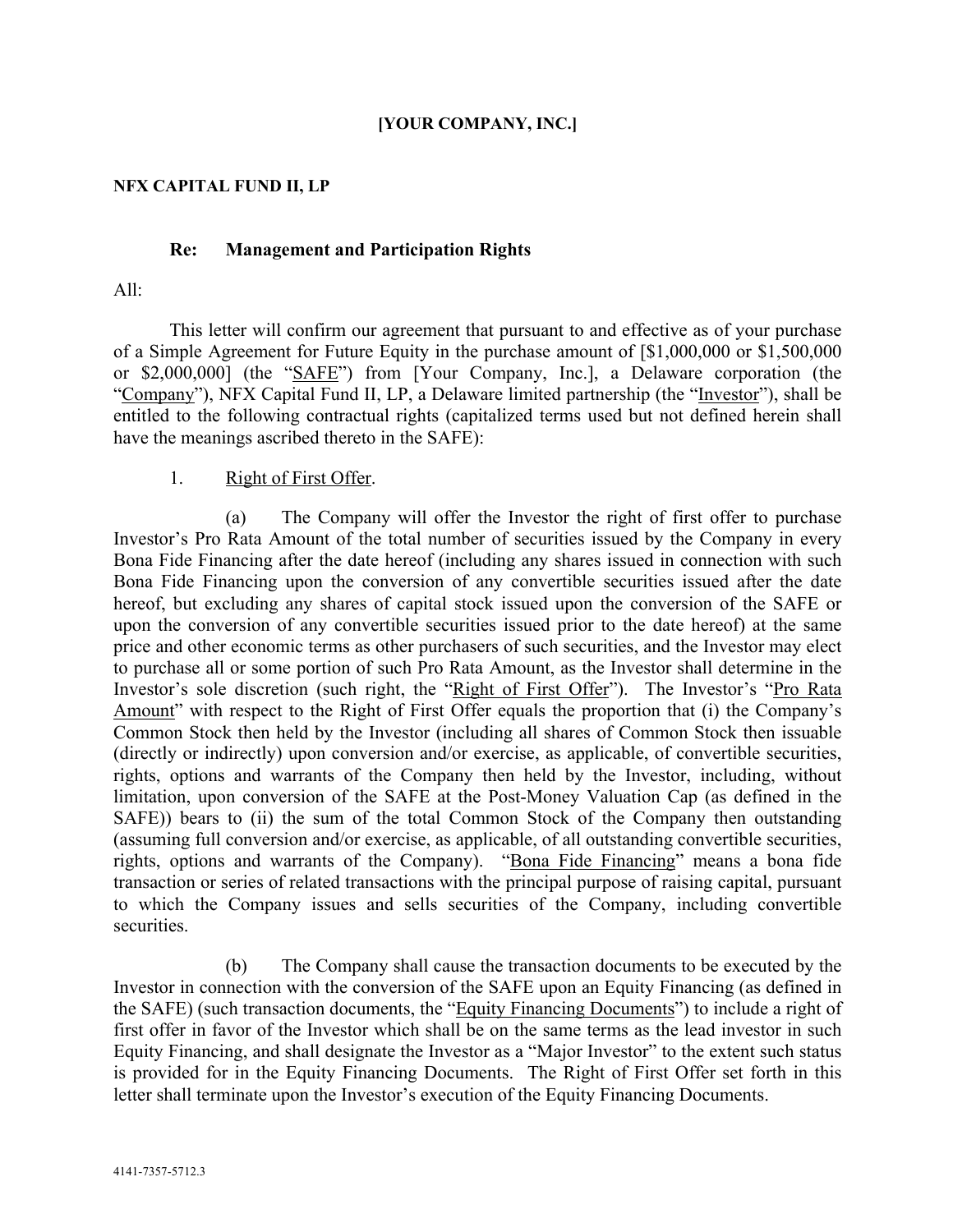2. Board Seat. Investor to hold one seat on Company's Board of Directors (the "Board") with rights to vote on matters brought before the Board and who shall initially be . If the Investor is not represented on the Board, the Investor may designate one (1) representative who shall be permitted to attend all meetings of the Board in a nonvoting observer capacity (such person, an "Observer"). The Company shall give such Observer copies of all notices, minutes, consents and other material that the Company provides to the Board (simultaneously with the delivery of such materials to the Board) subject to execution of a customary confidentiality undertaking.

3. Information Rights. The Company will provide the Investor, (i) if prepared by the Company for distribution to other stockholders, financial statements (unaudited or audited, as the case may be), operating budgets and financial forecasts and (ii) such other information relating to the Company or its business as shall reasonably be requested by the Investor provided such information is readily available.

4. Confidentiality. The Investor agrees, and any representative of the Investor will agree, to hold in confidence and trust and not disclose any confidential information provided to or learned by it in connection with its rights under this letter; provided, however, that the Investor may disclose the confidential information provided to or learned by Investor in connection with Investor's rights under this letter (a) in confidence to Investor's legal counsel, accountants, consultants and other professionals to the extent necessary to obtain their services in connection with monitoring its investment in the Company, who are bound to maintain the confidentiality of the Company's confidential information on substantially similar terms as herein contained, (b) in the ordinary course of business to any individual or entity who, directly or indirectly, controls, is controlled by, or is under common control with the Investor, and any partner, managing member, officer or director of the Investor or any venture capital fund now or hereafter existing that is controlled by one or more general partners or managing members of, or shares the same management company with, the Investor, *provided* that the Investor informs such individual or entity that such information is confidential and directs such individual or entity to maintain the confidentiality of such information, (c) to any prospective purchaser of Company securities from the Investor, if such prospective purchaser agrees to be bound by the provisions of this Section, (d) in confidence in connection with the enforcement of this letter or rights under this letter, and (e) as required by law; *provided, however*, that Investor shall promptly notify the Company of such disclosure and takes reasonable steps to minimize the extent of any such required disclosure; *provided, further*, that any expenses paid to third parties in connection with Investor seeking a protective order shall be at the Company's expense.

5. Stock Pool Increase. Immediately prior to the issuance of the SAFE, the number of shares reserved and available for future grant under the Company's equity incentive or similar plan shall be increased to represent at least 15.0% of the Company's fully diluted capitalization (assuming conversion of the SAFE, other Safes and any additional securities convertible into or exchangeable for shares of capital stock of the Company).

6. Employee Stock. Unless otherwise approved by the Board, all stock, stock options and other stock or equity equivalents issued after the date of this letter agreement to directors, employees and consultants, shall be subject to vesting no earlier than as follows: (i) 25% of such stock shall vest at the end of the first year following the earlier of the date of issuance or such person's services commencement date with the Company and (ii) 75% of such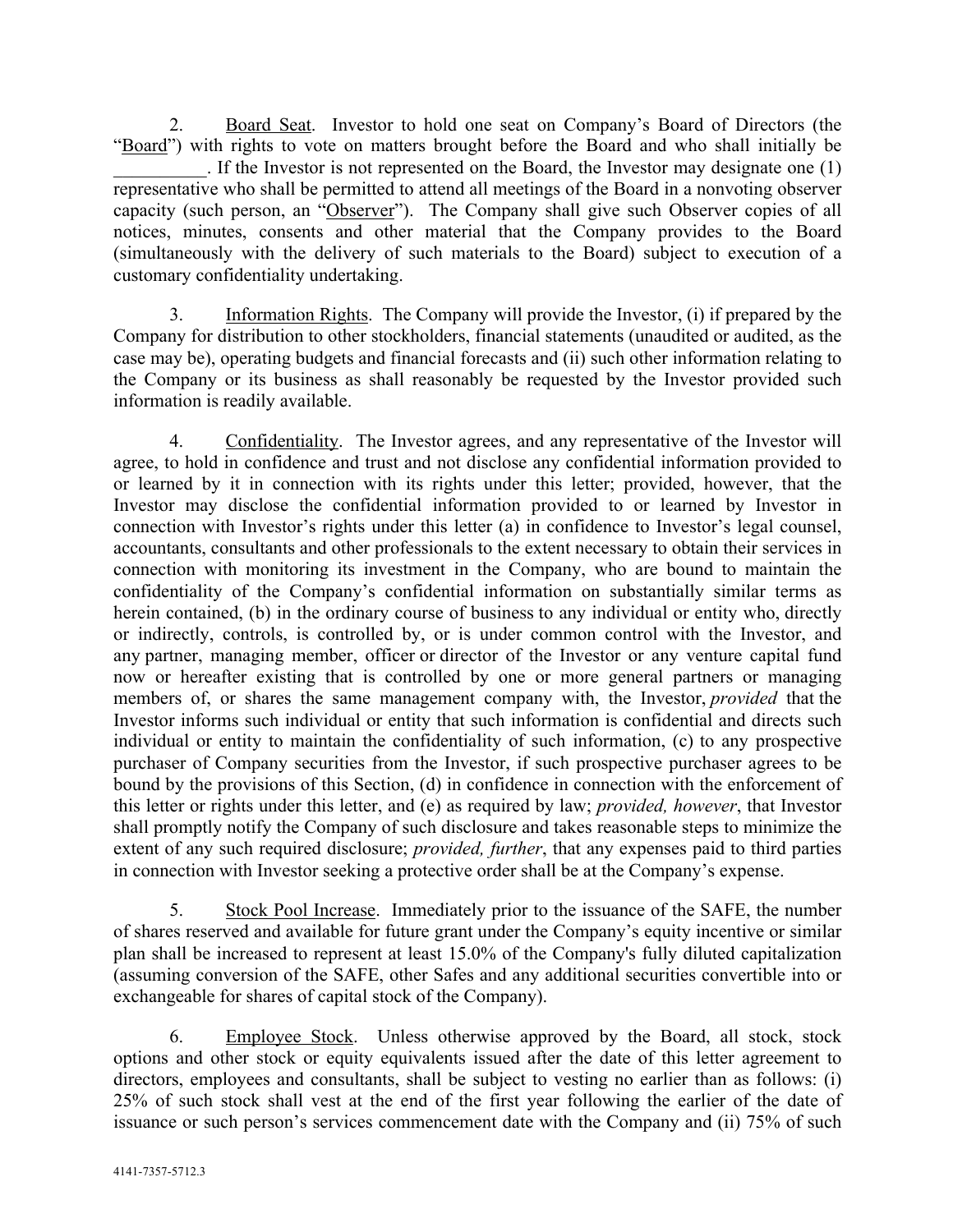stock shall vest in equal monthly or quarterly installments over the following three years after the initial vesting date.

7. Founder Stock. Until the Company's initial public offering or the consummation of a transaction which qualifies as a Change of Control, no Founder shall sell or transfer any shares of the Company held by such Founder without the prior written consent of the Investor, other than (i) transfers made for bona fide estate planning purposes, either during such Founder's lifetime or on death by will or intestacy to his or her spouse, child (natural or adopted), or any other direct lineal descendant of such Founder and (ii) following the 3-year anniversary of the date hereof, 10% of such Founder's holdings in the Company per year, and not more than 25% in the aggregate. Without limiting the foregoing, the shares of the Company held by each Founder shall be subject to reverse vesting over a period of 4 years with single trigger acceleration on a Change of Control in accordance with repurchase agreements in customary form approved by the Investor to be entered into between the Company and the Founders on or about the date hereof. Until the Equity Financing, the Company shall not, without the prior written consent of the Investor, enter into or amend any transaction or agreement with a Founder of the Company or relative thereof, or any entity in which any of the foregoing has a material interest. "Founder" will be deemed to include any employee, consultant or officer of the Company who holds on the date hereof, or after the date hereof receives, on a cumulative basis and in one or more issuances, any Common Stock of the Company or convertible securities, rights, options or warrants to purchase Common Stock, equal to or exceeding 10% in the aggregate of the Company's fully diluted capital stock (assuming full conversion or exercise of all outstanding convertible securities, rights, options and warrants and including any unallocated shares reserved for issuance under any equity incentive or similar plan of the Company).

8. Fees and Expenses. The Company will pay the Investor's reasonable third party legal and professional fees in connection with the negotiation of the SAFE and this letter, performing due diligence with respect to this letter and the SAFE, and the transactions contemplated thereby, provided such fees and expenses do not exceed, in the aggregate, \$5,000.

9. Termination. The rights described herein shall terminate and be of no further force or effect upon (a) the consummation of the sale of the Company's securities pursuant to a registration statement filed by the Company under the Securities Act of 1933, as amended, in connection with a firm-commitment underwritten offering of its securities to the public or (b) the date on which the Investor no longer holds any securities of the Company. The confidentiality provisions hereof will survive any such termination.

*[Signature pages follow]*